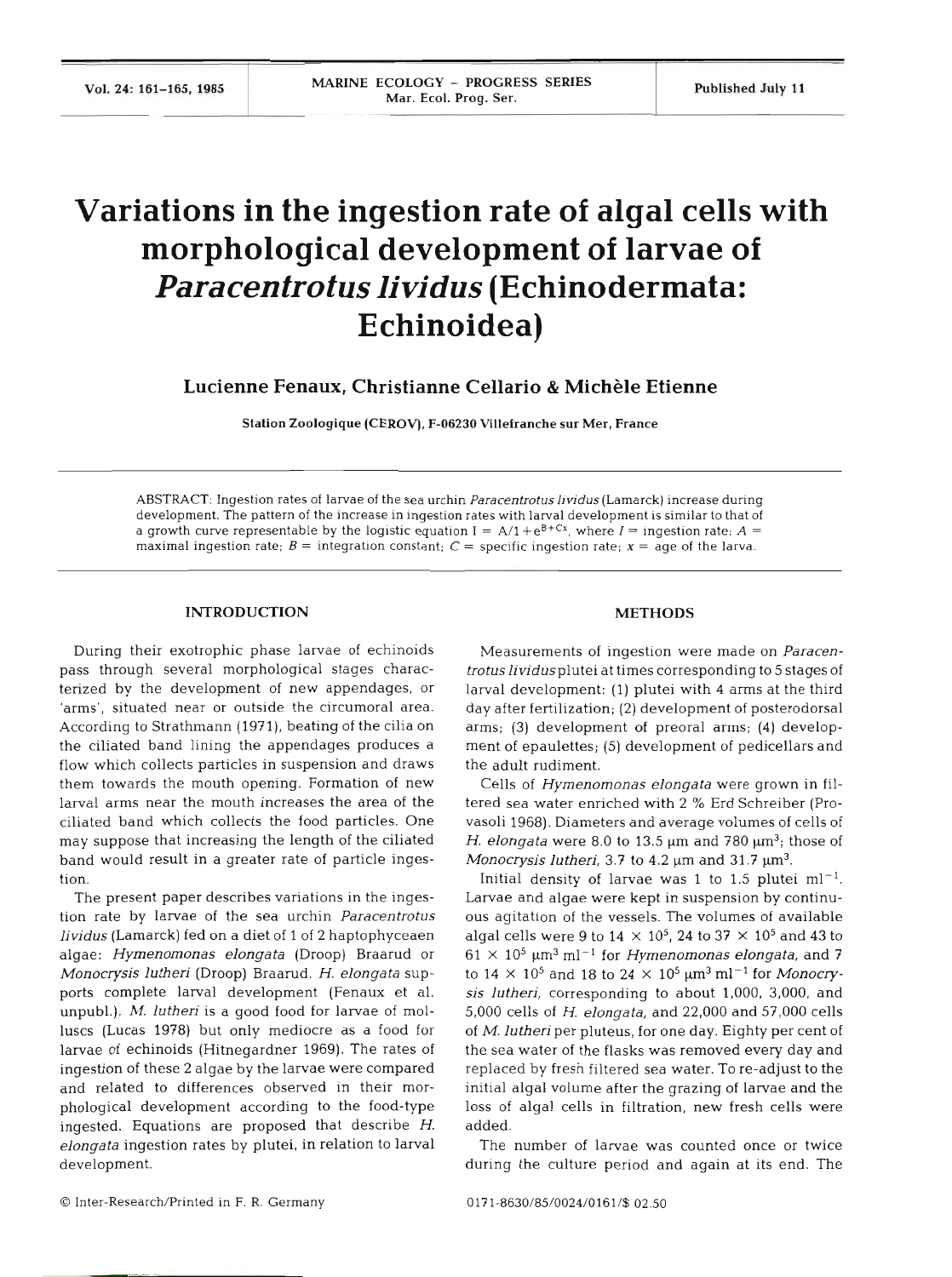equation  $N_t = N_o \cdot e^{-kt}$  was used to calculate mortality rate and to make corrections in order to allow estimations of the number of living plutei and the actual volume of available algae pluteus<sup>-1</sup>  $d^{-1}$  in each of the feeding experiments ( $N_o$  and  $N_t$  = number of larvae at time t<sub>o</sub> and at the subsequent time t;  $k =$  rate of mortality). The estimate of daily consumption of cells by the plutei was based on the change in the number of algal cells in each of the 2 vessels containing both larvae and algal cells, compared with that in the control vessels that contained only algae. Rate of filtration was calculated from the equation:

$$
\overline{F} = v \left( 1/t \ln C_o/C_t - a \right) \text{ ml larva } h^{-1} \tag{1}
$$

(Frost 1972, Conover 1978) where  $v =$  volume of water per larva;  $t =$  duration of the experiment (19 to 24 h);  $C<sub>o</sub>$  and  $C<sub>t</sub>$  = initial and final concentrations of algae in the vessels containing plutei and algae;  $a =$  correction factor to account for growth of the algae in the control bottles:

$$
a = 1/T' \ln \frac{C'_o}{C'_t} \tag{2}
$$

where  $T' =$  duration of incubation of algae;  $C'_{o}$  and  $C'_t$  = initial and final concentrations of the algae in the control bottles. The ratio  $\overline{R}$  is equal to  $\overline{F} \times C$  with

$$
C = \frac{C_o - C_t}{t\left(\frac{\overline{F}}{V} + a\right)} \text{ (Lucas 1982).} \tag{3}
$$

The ingested algal volume varied with the rate of larval development. The logistic function

$$
I = \frac{A}{1 + e^{B + Cx}} \tag{4}
$$

was used to represent the change in the ingestion rate with respect to the development of the larvae fed cells of *Hymenomonas elongata*  $(I =$  ingested volume;  $A =$ maximum ingestion;  $B =$  integration constant which defines the curve relative to the origin;  $C =$  specific ingestion rate;  $x =$  larval age). The data used for the logistic function are listed in Table 1.

### **RESULTS**

# **Larvae fed** *Monocrysis lutheri*

Development of the larvae was asynchronous and in numerous cases occured with an increase only in larval length. Mean daily rate of ingestion for larvae supplied a volume of algal cells of 7 to  $14 \times 10^5$   $\mu$ m<sup>3</sup> ml<sup>-1</sup> d<sup>-1</sup> showed small variations (Table **2).** Only 25 % of the larvae supplied a volume of 18 to  $24 \times 10^5$   $\mu$ m<sup>3</sup> ml<sup>-1</sup> developed posterodorsal arms after 11 d. Thus, mean daily rate of ingestion of this set of cultures was slightly higher after Day 11. (Table **2).** 

#### Larvae fed *Hymenomonas elongata*

Mean daily rate of ingestion by larvae aged 3 to 7 d The ingested algal volume is equal to this ratio multi- was low. Large variations occured among larvae of the <sup>p</sup>lied by the average volume of the algal cells. same age and from the same parents as shown by

**Table** 1. *Paracentrotus lividus.* **Rates of ingestion of** *Hymenomonas elongata* **by larvae of different ages** 

| Volume of available cells $ml^{-1}$ d <sup>-1</sup><br>of Hymenomonas elongata | 9 to 14 $\times$ 10 <sup>5</sup> µm <sup>3</sup> | 24 to 37 $\times$ 10 <sup>5</sup> µm <sup>3</sup>                   | 43 to 61 $\times$ 10 <sup>5</sup> µm <sup>3</sup> |  |  |
|--------------------------------------------------------------------------------|--------------------------------------------------|---------------------------------------------------------------------|---------------------------------------------------|--|--|
| Age $(d)$                                                                      | Ingestion rate                                   | Ingestion rate<br>$(10^5 \ \mu m^3 \text{ pl}^{-1} \text{ d}^{-1})$ | Ingestion rate                                    |  |  |
| 3                                                                              | $0.67 \pm 0.15$                                  | $3.18 \pm 2.04$                                                     | $0.87 \pm 1.31$                                   |  |  |
| 4                                                                              | $0.94 \pm 0.21$                                  | $2.21 \pm 2.01$                                                     | $1.27 \pm 1.78$                                   |  |  |
| 6                                                                              |                                                  | $2.32 \pm 0.31$                                                     | $2.84 \pm 1.81$                                   |  |  |
| 7                                                                              | $1.42 \pm 0.11$                                  | $6.78 \pm 2.88$                                                     | $3.37 \pm 0.07$                                   |  |  |
| 8                                                                              | $1.75 \pm 0.15$                                  |                                                                     | $3.73 \pm 0.72$                                   |  |  |
| 9                                                                              | $5.40 \pm 0.06$                                  | $11.00 \pm 1.31$                                                    | $9.31 \pm 4.55$                                   |  |  |
| 10                                                                             | $5.50 \pm 0.02$                                  | $16.26 \pm 3.54$                                                    | $17.74 \pm 4.06$                                  |  |  |
| 11                                                                             |                                                  | $22.10 \pm 0.51$                                                    | $29.93 \pm 3.91$                                  |  |  |
| 12                                                                             |                                                  |                                                                     | $45.99 \pm 0.18$                                  |  |  |
| 13                                                                             |                                                  | $25.21 \pm 7.59$                                                    | $41.16 \pm 5.23$                                  |  |  |
| 14                                                                             |                                                  | $27.15 \pm 2.33$                                                    | 41.72                                             |  |  |
| 15                                                                             |                                                  | $22.33 \pm 2.25$                                                    | $46.39 \pm 7.66$                                  |  |  |
| 16                                                                             | 7.35 $\pm$ 0.35                                  | $27.65 \pm 3.46$                                                    | $35.36 \pm 4.39$                                  |  |  |
| 17                                                                             |                                                  | $26.33 \pm 0.97$                                                    | $36.95 \pm 0.91$                                  |  |  |
| 18                                                                             | $6.54 \pm 0.34$                                  |                                                                     |                                                   |  |  |
| 24                                                                             | 7.31 $\pm$ 0.65                                  |                                                                     |                                                   |  |  |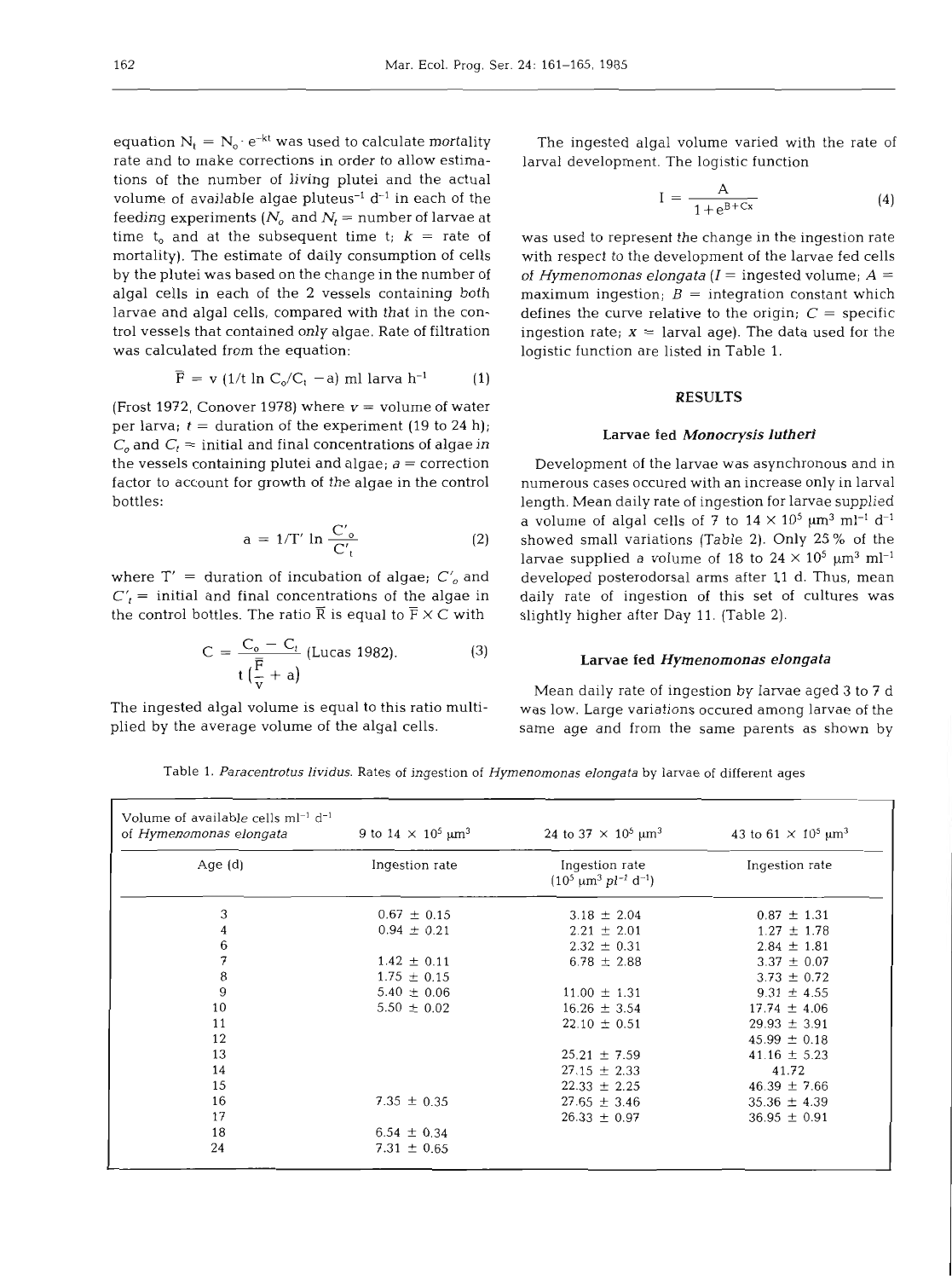Table 2. Paracentrotus lividus. Volume of cells of Hymenomonas elongata and Monocrysis lutheri ingested by larvae during their development. Volumes of available algal cells are: 9 to  $14 \times 10^5$ , 24 to 37  $\times$  10<sup>5</sup> and 41 to 63  $\times$  10<sup>5</sup>  $\mu$ m<sup>3</sup> ml<sup>-1</sup> d<sup>-1</sup> for H. elongata; 7 to 14 × 10<sup>5</sup> and 18 to 24 × 10<sup>5</sup>  $\mu$ m<sup>3</sup> ml<sup>-1</sup> d<sup>-1</sup> for M. lutheri. N = number of mated pairs of P. lividus. Values are means  $\pm$  1 SD

| Volume of avail-<br>able cells ml <sup>-1</sup> d <sup>-1</sup><br>of H. elongata |            | 9 to 14 $\times$ 10 <sup>5</sup> µm <sup>3</sup>          |                                              |   |               | 24 to 37 $\times$ 10 <sup>5</sup> µm <sup>3</sup>                                       |                                                    |                |              | 43 to 61 $\times$ 10 <sup>5</sup> µm <sup>3</sup>                              |                                                    |   |
|-----------------------------------------------------------------------------------|------------|-----------------------------------------------------------|----------------------------------------------|---|---------------|-----------------------------------------------------------------------------------------|----------------------------------------------------|----------------|--------------|--------------------------------------------------------------------------------|----------------------------------------------------|---|
| Age(d)                                                                            | Stage      | Ingestion<br>rate $(105 \text{µm}^3)$<br>$pl^{-1} d^{-1}$ | Filtration<br>rate (m)-1<br>$pl^{-1} d^{-1}$ | N | Stage         | Ingestion<br>rate $(10^5 \,\mathrm{\upmu m^3})$<br>$p$ <sup>1-1</sup> d <sup>-1</sup> 1 | Filtration<br>rate $\{ml^{-1}$<br>$pl^{-1} d^{-1}$ | N              | Stage        | Ingestion<br>rate $(10^5 \,\mathrm{\upmu m^3})$<br>$pl^{-1}$ d <sup>-1</sup> ) | Filtration<br>rate $[ml^{-1}]$<br>$pl^{-1} d^{-1}$ | N |
| 3                                                                                 | 4 arms     | $0.67 \pm 0.94$                                           | $015 \pm 0.21$                               |   | 4 arms        | $3.18 \pm 2.04$                                                                         | $0.14 \pm 0.10$                                    | 3              | 4 arms       | $0.87 \pm 1.31$                                                                | $0.03 \pm 0.01$                                    | 3 |
| 7                                                                                 | 4 arms     | $1.42 \pm 1.11$                                           | $0.11 \pm 0.08$                              |   | 6 arms        | $6.78 \pm 2.88$                                                                         | $0.26 \pm 0.12$                                    |                | 6 arms       | $3.37 \pm 0.07$                                                                | $0.08 \pm 0.05$                                    | з |
| 9                                                                                 | 6 arms     | $5.40 \pm 0.06$                                           | $1.70 \pm 0.01$                              |   | 8 arms        | $11.00 \pm 1.35$                                                                        | $1.50 \pm 0.35$                                    | $\mathbf{2}$   | 8 arms       | $9.31 \pm 4.55$                                                                | $0.38 \pm 0.22$                                    |   |
| 10                                                                                | 6 arms     | $5.50 \pm 0.06$                                           | $1.69 \pm 0.13$                              |   | 8 arms        | $16.26 \pm 3.54$                                                                        | $1.20 \pm 0.43$                                    |                | 8 arms       | $17.74 \pm 4.06$                                                               | $0.54 \pm 0.16$                                    |   |
| 11                                                                                |            |                                                           |                                              |   | epaulettes    | $2210 \pm 0.51$                                                                         | $2.84 \pm 0.72$                                    |                | epaulettes   | $29.93 \pm 3.91$                                                               | $113 \pm 040$                                      |   |
| 13                                                                                |            |                                                           |                                              |   | ad. rudiment  | $25.21 \pm 7.59$                                                                        | $1.53 \pm 0.76$                                    |                | ad. rudiment | $41.16 \pm 5.23$                                                               | $1.54 \pm 0.28$                                    |   |
| 16                                                                                | 8 arms     | $7.35 \pm 0.35$                                           | $1.96 \pm 0.06$                              |   | ad. rudiment  | $27.65 \pm 3.46$                                                                        | $2.66 \pm 0.47$                                    |                | ad. rudiment | $35.35 \pm 4.39$                                                               | $1.39 \pm 0.39$                                    | 2 |
| 24                                                                                | epaulettes | $7.31 \pm 0.65$                                           | $2.40 \pm 0.18$                              |   |               |                                                                                         |                                                    |                |              |                                                                                |                                                    |   |
| Volume of avail-                                                                  |            |                                                           |                                              |   |               |                                                                                         |                                                    |                |              |                                                                                |                                                    |   |
| able cells ml <sup>-1</sup> d <sup>-1</sup><br>of M. lutheri                      |            | 7 to $14 \times 10^5 \,\mathrm{\upmu m^3}$                |                                              |   |               | 18 to 24 $\times$ 10 <sup>5</sup> $\mu$ m <sup>3</sup>                                  |                                                    |                |              |                                                                                |                                                    |   |
| 3                                                                                 | 4 arms     | $1.88 \pm 0.32$                                           | $0.34 \pm 0.07$                              |   | 4 arms        | $2.54 \pm 0.94$                                                                         | $0.11 \pm 0.04$                                    |                |              |                                                                                |                                                    |   |
| 7                                                                                 | 4 arms     | $2.22 \pm 0.08$                                           | $0.35 \pm 0.00$                              |   | 4 arms        | $3.30 \pm 0.42$                                                                         | $0.15 \pm 0.02$                                    |                |              |                                                                                |                                                    |   |
| 9                                                                                 | 4 arms     | $2.09 \pm 0.10$                                           | $0.32 \pm 0.02$                              |   |               |                                                                                         |                                                    |                |              |                                                                                |                                                    |   |
| 10                                                                                | 4 arms     | $1.84 \pm 0.23$                                           | $0.38 \pm 0.07$                              |   |               |                                                                                         |                                                    |                |              |                                                                                |                                                    |   |
| 11                                                                                | 4 arms     | $1.83 \pm 0.08$                                           | $0.30 \pm 0.01$                              |   | 1 6 arms: for | $5.00 \pm 1.70$                                                                         | $0.27 \pm 0.11$                                    |                |              |                                                                                |                                                    |   |
| 14                                                                                | 4 arms     | $2.51 \pm 028$                                            | $0.33 \pm 0.05$                              |   | 25% larvae    | $7.23 \pm 0.04$                                                                         | $0.60 \pm 0.03$                                    | $\overline{1}$ |              |                                                                                |                                                    |   |
| 31                                                                                | 4 arms     | $2.40 \pm 0.00$                                           | $0.20 \pm 0.01$                              |   |               |                                                                                         |                                                    |                |              |                                                                                |                                                    |   |

standard deviations (Table 2). With a daily supply of 24 to  $37 \times 10^5$  or 43 to  $61 \times 10^5$   $\mu$ m<sup>3</sup> ml<sup>-1</sup>, the mean rate varied from 2.2 to  $6.8 \times 10^5$  and from 0.9 to 3.4  $\times$  10<sup>5</sup>  $\mu$ m<sup>3</sup> pl<sup>\*-1</sup> d<sup>-1</sup>. Between Day 7 and Day 9, the mean ingestion rate increased until it reached a plateau which stabilized at a level that depended on the available quantity of algae (Fig. 1). For larvae supplied with 9 to  $14 \times 10^5$  µm<sup>3</sup> cells ml<sup>-1</sup>, the rate of ingestion increased slightly between Day 9 and Day 16, ranging from 5.4 to 7.4  $\times$  10<sup>5</sup> µm<sup>3</sup> algal cells pl<sup>-1</sup> d<sup>-1</sup>. From Day 16 to Day 24, there was little variation in the volumes ingested, which averaged  $7.0 \times 10^5$  µm<sup>3</sup> algal cells pl<sup>-1</sup> d<sup>-1</sup>. Mean volume of available algal cells at the end of the feeding experiments was only  $1.39 \times 10^5$   $\mu$ m<sup>3</sup> ml<sup>-1</sup>.

 $|p|$  = pluteus

For larvae supplied 24 to  $37 \times 10^5$   $\mu$ m<sup>3</sup> cells ml<sup>-1</sup>, the rate of ingestion increased greatly between Day 7

Fig. 1. Paracentrotus lividus plutei. Ingestion rate per larva per day as a function of age and of concentration of Hymenomonas elongata. I =  $A/1 + e^{B+Cx}$ , where  $I =$  ingestion rate;  $A =$  maximal ingestion rate;  $B =$  integration constant;  $C =$  specific ingestion rate;  $x = age$  of larva. Concentrations: (1) 9 to  $14 \times 10^5$ ; (2) 24 to 37  $\times$  10<sup>5</sup>; (3) 41 to 63  $\times$  10<sup>5</sup>  $\mu$ m<sup>3</sup>  $\mathrm{m}{\rm l}^{-1}$  d<sup>-1</sup>

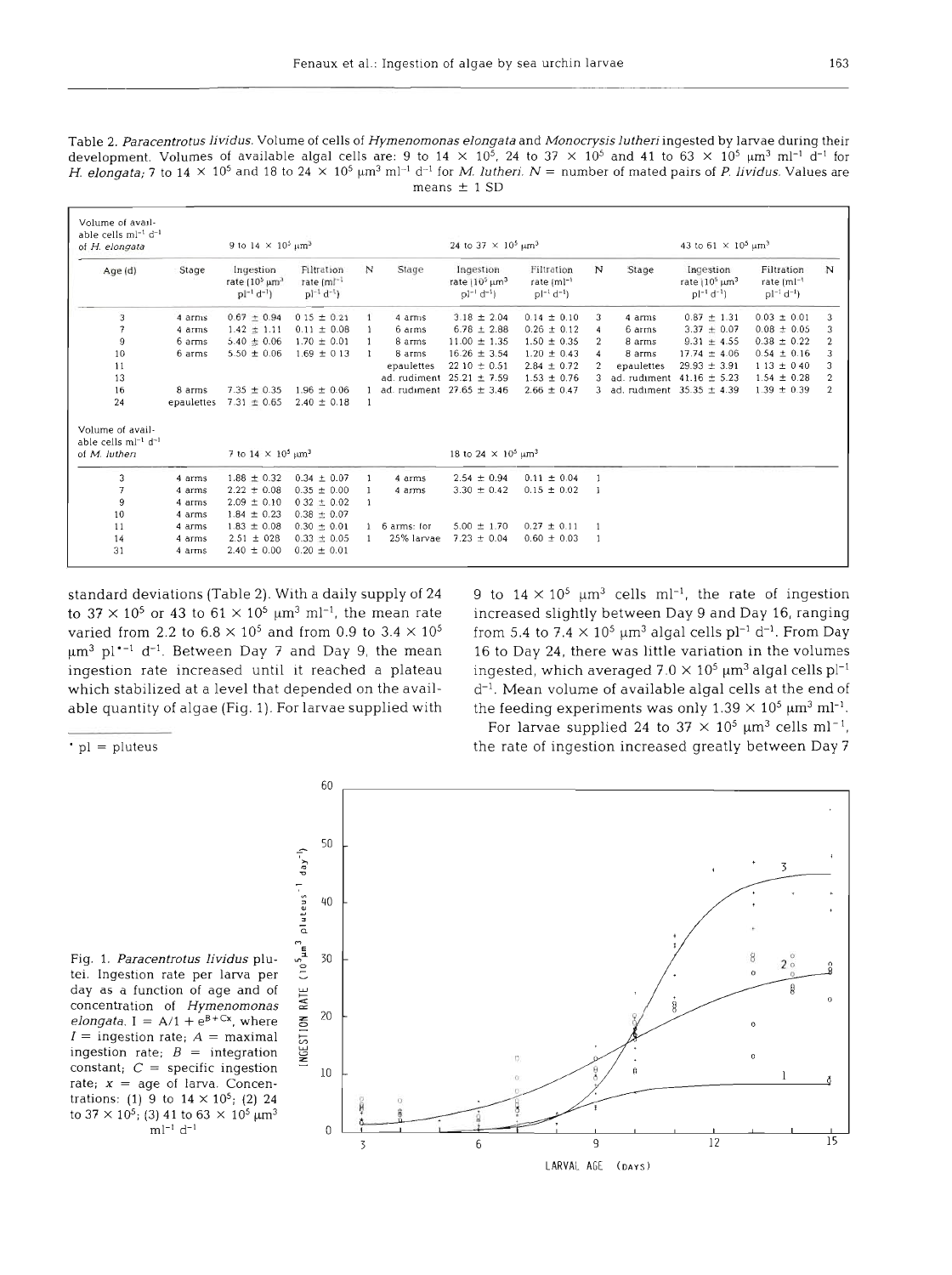and Day 14 ranging from 6.8 to  $27.2 \times 10^5$   $\mu$ m<sup>3</sup> cells  $pl^{-1}$  d<sup>-1</sup>. From Day 14 to Day 17, the rate of ingestion was about  $27 \times 10^5$   $\mu$ m<sup>3</sup> algal cells pl<sup>-1</sup> d<sup>-1</sup>. Mean volume of available algae at the end of the feeding experiments, for larvae aged 10 to 17 d, was about  $1.7 \times 10^5 \ \mu m^3 \ m l^{-1}$ .

For larvae supplied 43 to  $61 \times 10^5$   $\mu$ m<sup>3</sup> ml<sup>-1</sup>, the rate of ingestion increased greatly from Day 9 to Day 15 ranging from 9.31 to 46.40  $\times$  10<sup>5</sup>  $\mu$ m<sup>3</sup> cells pl<sup>-1</sup> d<sup>-1</sup>. As in the case of the larvae supplied 24 to  $37 \times 10^5 \,\mathrm{\upmu m^3}$ algal cells  $ml^{-1}$ , the first signs of competence towards metamorphosis (larvae exploring the substratum, podia being extended) appeared by Day 15. The number of available cells at the end of the feeding experiments was higher than  $500 \text{ ml}^{-1}$ . Nevertheless, between Day 13 and Day 16, the ingestion curve is stable (Fig. 1).

The curves of ingestion as a function of age and morphological development of the plutei, for the 3 concentrations of *Hymenornonas elongata,* show a first phase of small increase, a second phase of great increase, and a third phase where values remain stable. Ingestion rate varies as though it were a parameter measuring growth. Among the mathematical models tested (von Bertalanffy-Brody, Gompertz, logistic function) the logistic function is the one used. The parameters of the 3 equations corresponding to the 3 concentrations of available algae are indicated in Table **3.** 

# **DISCUSSION**

Up to Day **7,** the rate of algal cells ingested by the plutei fed *Hymenornonas elongata* and *Monocrysis lutheri* is minimal and does not depend on the number of cells available per pluteus. The development of posterodorsal arms marks the beginning of a definite increase in the ingestion rate. This was the case both in larvae offered the **3** concentrations of *H. elongata* cells as well as in some plutei (about 25 % of the population) in a culture fed 18 to 24  $\times$  10<sup>5</sup>  $\mu$ m<sup>3</sup> cells ml<sup>-1</sup> of *M*. *lutheri.* The increase in ingestion rate was thus related to the increase in length of the circumoral band. In a

study on the functional differences in nutritional activities, Lee (1983) emphasized the differences between ciliated band and epaulettes during filtration.

According to Strathmann (1971), beating cilia of the circumoral ciliated band create a current that draws suspended particles towards the mouth. Our study on the rate of ingestion of cells of *Monocrysis lutheri* and *Hymenomonas elongata* by plutei of *Paracentrotus lividus,* with respect to the development of the circumoral ciliated band, shows clearly that increase in ingestion rate depends on the formation of new larval arms which augment the length of the ciliated circumoral band.

Our study further shows that different algae are not treated in the same way by the larvae. Plutei supplied with 3 concentrations of *Hymenornonas elongata* cells showed synchronous development and acquired the ability to undergo metamorphosis irrespective of algal concentrations (Fenaux et al. unpubl.). A volume of 18 to  $24 \times 10^5$   $\mu$ m<sup>3</sup> cells ml<sup>-1</sup> of *Monocrysis lutheri* (i.e. a volume yielding optimal plutei growth in the case of H. *elongata)* gives poor results as regards the development of the larvae. Hinegardner (1969) noted the poor growth also in larvae of *Lytechinus pictus* and *Psamrnechinus milliaris* offered cells of *M. lutheri.* In contrast, Wilson (1981) found that both H. *elongata* and *H. carterae* (another haptophyceaen) supported good growth of echinoid larvae.

A complete but slow development (l mo) occured with 9 to  $14 \times 10^5$   $\mu$ m<sup>3</sup> cells ml<sup>-1</sup> of *Hymenomonas elongata,* whereas the development takes only 16 d with 24 to 37  $\times$  10<sup>5</sup> and 43 to 61  $\times$  10<sup>5</sup> µm<sup>3</sup> algal cells (Fenaux et al. unpubl.). The 3 plateaus appearing at the last phases of ingestion rates have different significations. With 9 to  $14 \times 10^5$  and 24 to  $37 \times 10^5$   $\mu$ m<sup>3</sup> algal cells  $ml^{-1}$ , the ingestion rate was limited by the volume of cells still available under the experimental conditions. With 43 to  $61 \times 10^5$   $\mu$ m<sup>3</sup> cells ml<sup>-1</sup>, the plateau appeared when the formation of the adult rudiment took place. With these data, it appears that an optimal diet of *Hyrnenomonas elongata* cells, in relation with the development of the larvae, is 1,000 cells  $ml^{-1}$  during Day 3 to Day 7, 3,000 cells during

Table 3. *Paracentrotus lividus.* Ingestion of cells of *Hymenomonas elongata* by plutei as function of larval age and prey concentration per individual per day

| of Hymenomonas elongata                                | $A + \delta A$     | $B + \delta B$     | $C + \delta C$     |                       | D.D.L.      |
|--------------------------------------------------------|--------------------|--------------------|--------------------|-----------------------|-------------|
| 43 to 61 $\times$ 10 <sup>5</sup> um <sup>3</sup>      | $45.596 \pm 1.558$ | $11.826 \pm 1.362$ | $-1.141 \pm 0.136$ | $994.2^{\bullet}$     | 1 and 50    |
| 24 to 37 $\times$ 10 <sup>5</sup> $\mu$ m <sup>3</sup> | $29.825 \pm 1.945$ | $4.905 \pm 0.600$  | $-0.512 \pm 0.075$ | $463.07$ <sup>*</sup> | 1 and 53    |
| 9 to $14 \times 10^5$ um <sup>3</sup>                  | $8.646 \pm 0.776$  | $9.823 \pm 2.702$  | $-1.151 + 0.327$   | $80.03$ <sup>*</sup>  | $1$ and $9$ |